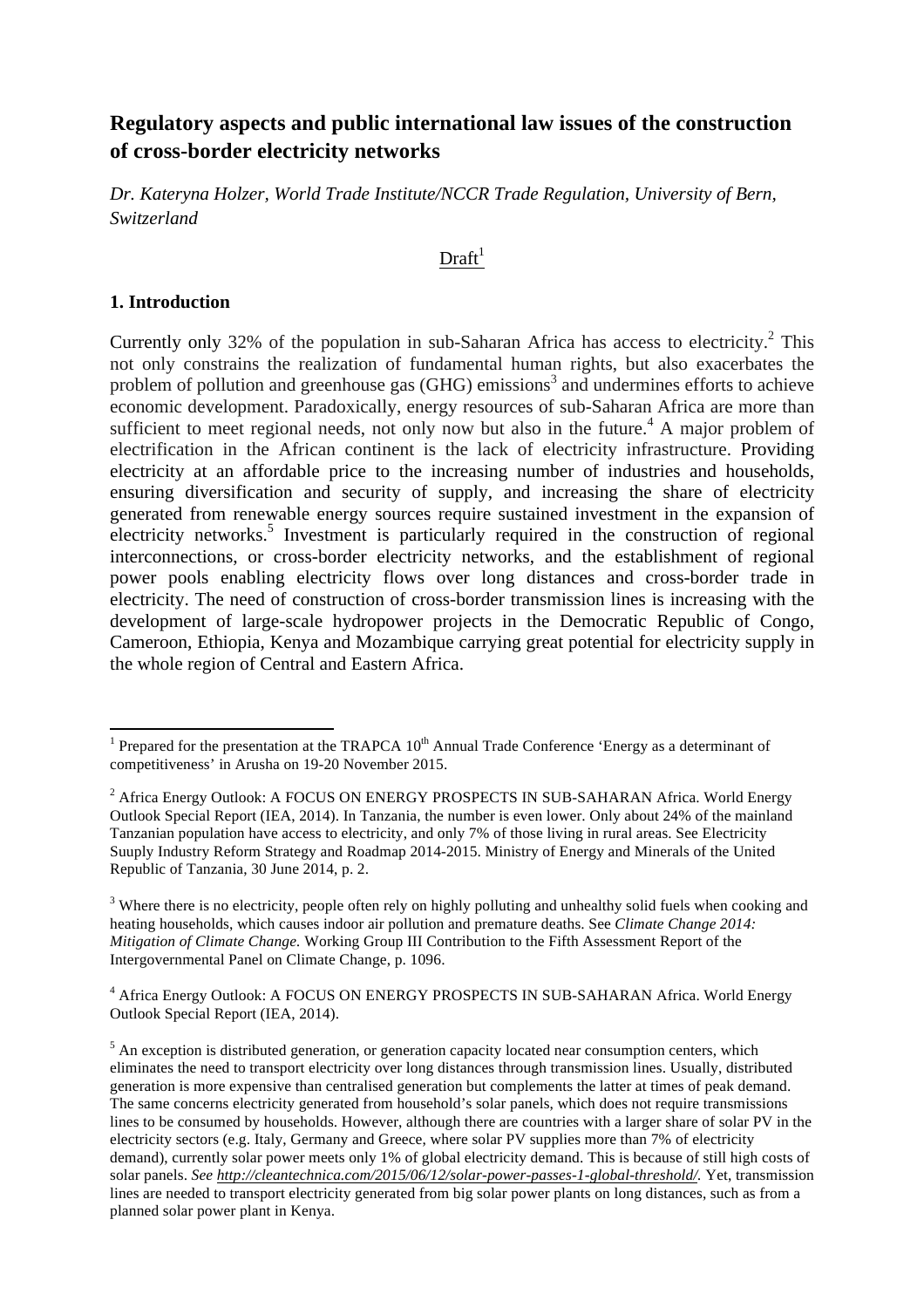The role of government and regulation in the construction of regional interconnections and enabling cross-border trade in electricity over long distances is crucial. Only integrated electricity markets and well-designed regulatory frameworks can deliver and maintain costeffective electricity systems. Interconnected electricity systems, in their turn, can contribute to the objectives of low carbon economy, as 'certain electricity transmission projects of crossborder nature have a potential to integrate large-scale' renewable energy sources'.<sup>6</sup>

This paper explores the challenges related to the regulatory environment for the construction of cross-border electricity transmission links. The paper looks at regulatory aspects and public international law issues of investment and international cooperation related to the construction of cross-border electricity networks. First, it examines the right to construct transmission under the law of the World Trade Organization (WTO), focusing on the transit provisions of Article V of the General Agreement on Tariffs and Trade (GATT) and related obligations under the Agreement on Subsidies and Countervailing Measures (ASCM). Second, it discusses rights and obligations arising from the participation at energy-specific international treaties, such as the non-impediment obligation under Article 7 of the Energy Charter Treaty. Third, it looks at the potential of creating legal guarantees for investors under regional trade and energy-specific agreements. The paper draws on existing case law and the experience with electricity market regulations and energy investment regimes in the European Union.

#### **2. Prospects for development of the world's electricity interconnectors**

#### **2.1. The role of electricity transmission lines and interconnectors in energy security and decarbonisation**

Electricity transmission lines are cable hardware used for transportation of electricity at very high voltage levels over long distances. Transmission lines are essential for electricity supply, as they enable to transfer electricity at high voltage from power stations to electrical substations, which then distribute electricity to final consumers. Transmission is part of the electricity product life cycle; transmissions costs are included in the price of electricity for the final consumer constituting between 5 and  $10\%$  in total electricity costs.<sup>7</sup> Because of large economies of scale, transmission of electricity is a natural monopoly, which is run by a country's transmission system operator (TSO). TSOs usually operate independently of electricity generation and distribution companies.

Transmission lines form an interconnected network, which is used to co-ordinate the supply of electricity aimed at achieving supply's reliability and lowest costs. Interconnecting isolated national electric power systems in cross-border network brings a number of important benefits for countries. First, electricity interconnections increase security of electricity supply.<sup>8</sup> They reduce power interruptions and therefore productivity losses in various economic sectors and improve quality of electricity supply service. They also provide access to power plants located in remote places. Second, they reduce national dependency on imported fossil fuels used for electricity generation inputs and lead to the reduction in the electricity price and increase in

 $6$  K. Gudas (2015), 'Cross-border electricity infrastructures and efficient use of renewable energy sources', Presentation at the World Resources Forum, Davos.

<sup>7</sup> Ralf Dickel, 'Impact of Liberalisation on Investment Performance in the Power Sector', in Janusz Bielecki and Melaku Geboye Desta (eds.) *Electricity trade in Europe: Review of economic and regulatory changes* (Kluwer Law International, 2004), p. 86.

<sup>8</sup> European Commission communication at http://ec.europa.eu/priorities/energyunion/docs/interconnectors\_en.pdf.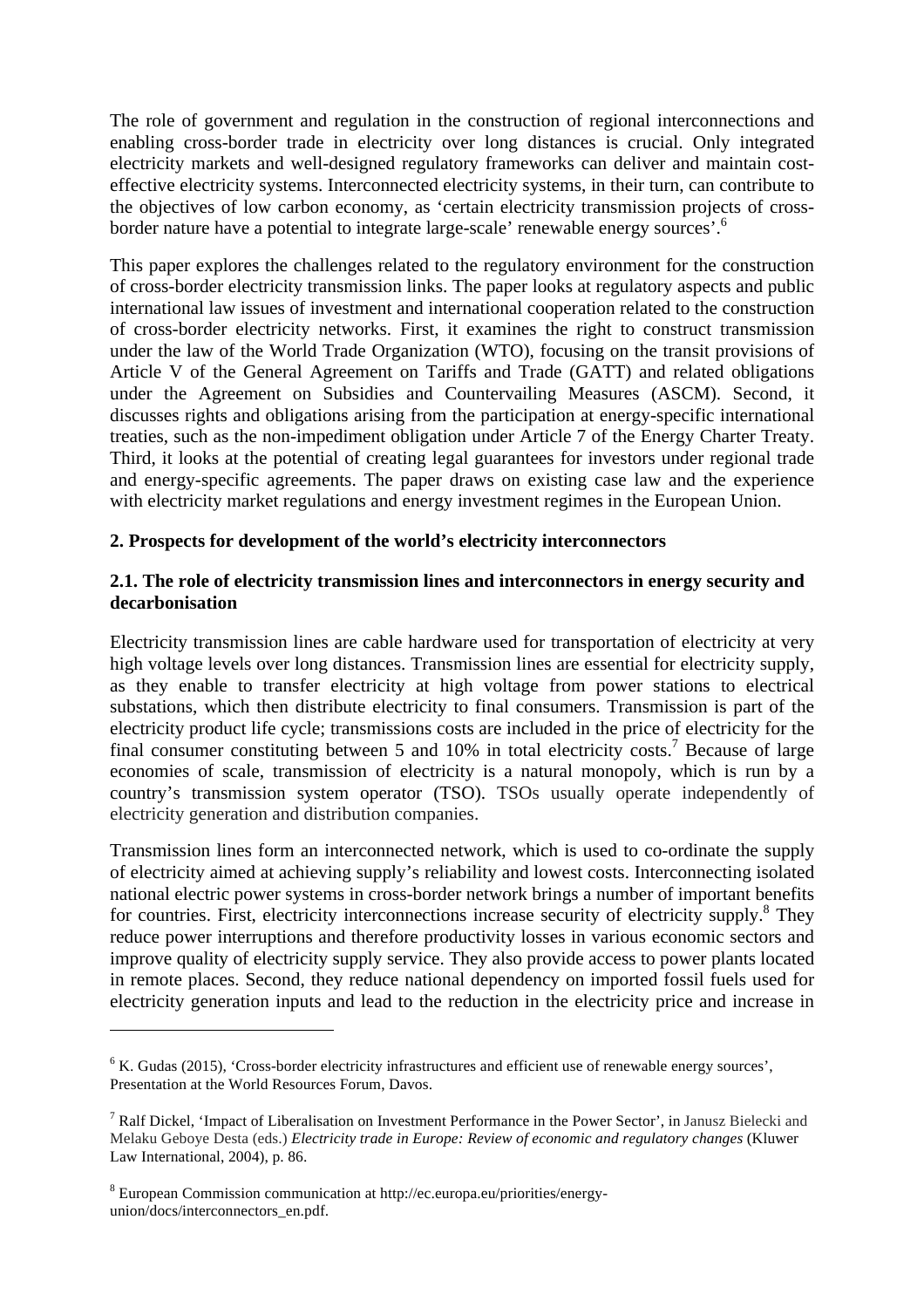market efficiency. Lower electricity prices result in the increased competitiveness of domestic producers. Third, interconnected grids are instrumental for decarbonising the energy mix, transition to a low-carbon economy and fight against climate change, for they enable to integrate increasing levels of variable renewables in a more secure and cost-efficient way.

### **2.2. An overview of the world's current and future cross-border electricity interconnection projects**

The development of high-voltage transmission technologies at the beginning of the  $20<sup>th</sup>$ century allowed the transportation of electricity over long distances.<sup>9</sup> High-voltage transmission lines have been built both overhead and submarine (underground). At present, some of them exceed 2 000 km and they can extend to as far as 6 000 km across the ocean in the future.<sup>10</sup> Large transmission line construction projects are currently underway in Europe, the Mediterranean region, Central and East Asia etc. To name just a few, the European Supergrid project aims to connect wind farms across the Northern Sea with mainland Europe<sup>11</sup>; another EU project is aimed to interconnect electricity systems of the EU and Israel<sup>12</sup>; under the Gobitec project, it is planned to build an interconnector between Mongolia, China, Japan and South Korea to transmit solar power electricity from the Gobi Desert.<sup>13</sup> Feasibility studies are undertaken for the construction of long-distance submarine electricity transmission lines connecting Island with mainland  $Europe<sup>14</sup>$  and eventually connecting the North American and European continents through Greenland with its huge wind farm potential.15 In most of the cases, the projects are aimed at enabling the transmission of electricity from renewable sources (hydropower, solar, wind and geothermal).

In Sub-Saharan Africa, the need of construction of cross-border transmission lines is increasing with the development of large-scale hydropower projects in the Democratic Republic of Congo, Cameroon, Ethiopia, Kenya and Mozambique carrying great potential for electricity supply in the whole region of Central and East Africa. Some interconnector projects are already underway, while others need to mobilize funds for investments.<sup>16</sup>

 $9$  K. Gudas (2015), supra.

<sup>10</sup> S. Chatzivasileiadis, D. Ernst, G. Andersson, The Global Grid, *Renewable Energy*, 2013, vol. 57, pp. 372-383.

<sup>&</sup>lt;sup>11</sup> See ENTSO-E Network Development Plan at https://www.entsoe.eu/publications/system-developmentreports/tyndp/Pages/default.aspx.

<sup>&</sup>lt;sup>12</sup> The EU will fund the construction of an electricity interconnector between Hadera of Israel and Vasilikos in Cyprus. It will be part of a longer submarine interconnector between Israel, Cyprus and Greece (through Crete) stretching over 1500 km. It will enable electricity transmission to both directions. See http://www.ansamed.info/ansamed/en/news/sections/energy/2014/10/31/energy-eu-fund-for-cyprus-israelelectricity-connection\_97e51e83-c45c-4ed5-bc87-c5cfa288b42c.html

<sup>&</sup>lt;sup>13</sup> See http://documents.rec.org/publications/Perspectives\_Issue5\_August2012.pdf.

<sup>&</sup>lt;sup>14</sup> See e.g. the Nordur project at http://www.nordur.org/wb/pages/d/home.php.

<sup>15</sup> S. Chatzivasileiadis, D. Ernst, G. Andersson, 'The Global Grid', *Renewable Energy*, 2013, vol. 57, at 372-383.

<sup>&</sup>lt;sup>16</sup> Tanzanian energy sector under the universal principles of the Energy Charter. Energy Charter Treaty Secretariat, Brussels, July 2015.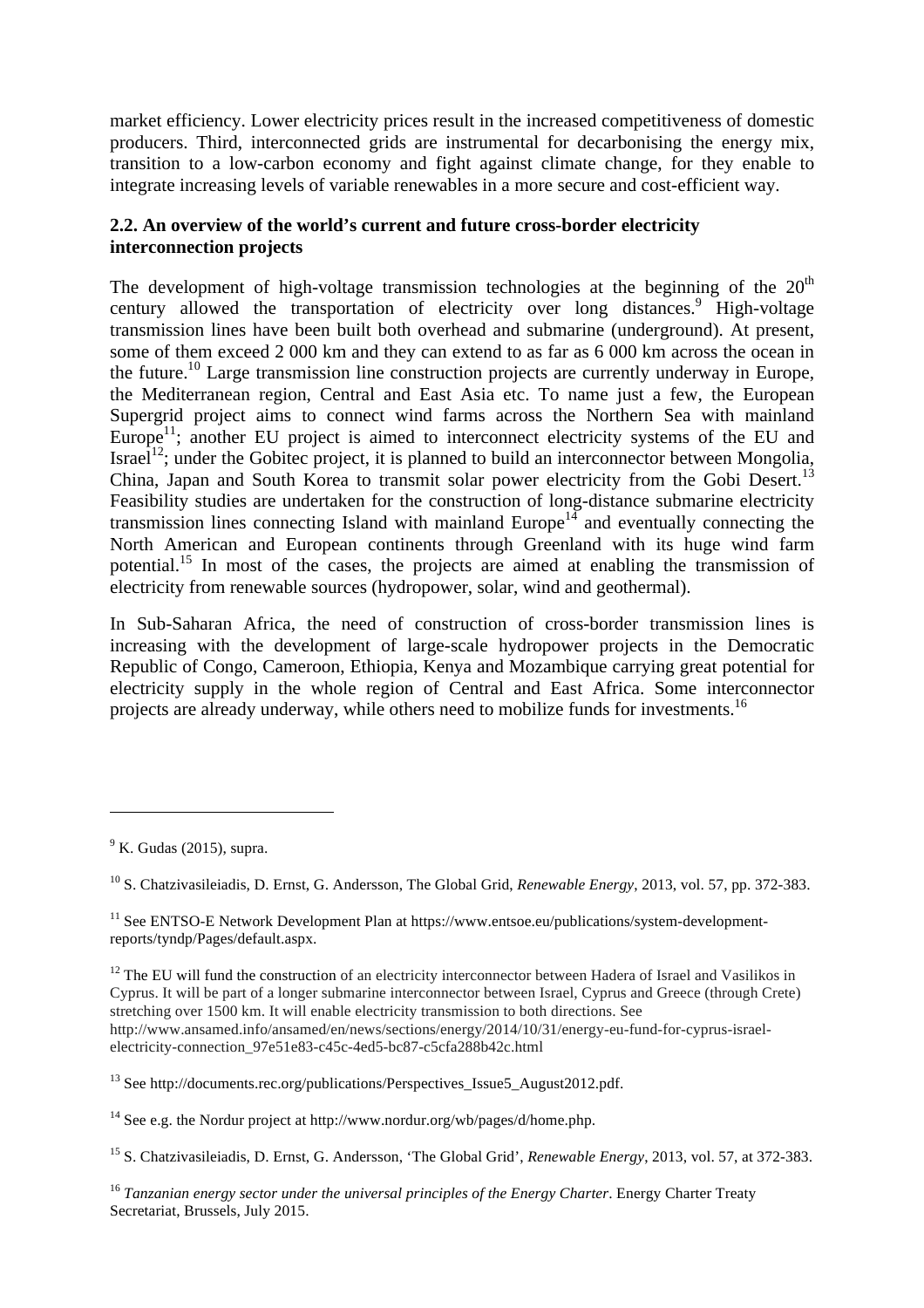As technologies develop and become cheaper<sup>17</sup> and the number of cross-border transmission lines increases in the future, national electricity systems may interconnect in one global electricity grid with a free flow of electricity within the system and full integration of renewables.<sup>18</sup>

### **3. Importance of a proper regulatory framework for the construction of electricity system interconnectors**

# **3.1. Domestic regulations**

The success of large cross-border electricity transmission projects depends on many factors conditions. An important pre-condition for the development of large cross-border transmission systems is the availability of technology, which is still very costly and requires huge investments. <sup>19</sup> Electricity interconnection projects are characterized by large fixed costs and hence large economies of scale. They are long-term investment assets, as investment costs amortize only in 25-30 years. Consequently, they are natural monopolies with high demand for regulatory environment and participation of states or state-regulated private entities. The establishment of a proper regulatory environment is thus another important precondition for realization of cross-border transmission projects. Based on the experience of the EU, which is well advanced in the process of creating a regional single electricity market, a favourable regulatory framework for electricity transmission projects should include structural reforms and liberalization of the electricity market.<sup>20</sup> At the core of these reforms is the requirement of a third-party access and unbundling of electricity life cycle's activities. A third-party access is the key for attracting investments in energy infrastructure, since it allows private investors to participate in the funding of the projects and gain revenues from them. Unbundling usually requires putting generation and transmission in separate legal entities (legal unbundling) or even in separate legal entities with different ownership (ownership unbundling). Unbundling is a very important element of the regulatory system for the development of large transmission systems, since vertical integration of the transmission system operator (TSO) with incumbent generators proves to distort the incentive to invest in new international transmission lines.<sup>21</sup> Setting efficient transmission tariffs, which can serve as a transmission price incentive, is also important for attracting investment in interconnections.<sup>22</sup>

Regarding regulatory incentives, in general, they are very important for attracting investments in energy infrastructure, particularly, for the construction of cross-border interconnections. Regulatory incentives are widely used in the EU to facilitate the achievement of the 10%

<u> 1989 - Johann Stein, fransk politik (d. 1989)</u>

 $22$  Ibid.

 $17$  For example, technologies are already available for storing electricity in the electricity system through grid batteries. See K. Gudas (2015), supra.

<sup>18</sup> S. Chatzivasileiadis, D. Ernst, G. Andersson, 'The Global Grid', *Renewable Energy*, 2013, vol. 57, at 372-383. See also Thomas Cottier, Renewable Energy and WTO Law: More Policy Space or Enhanced Disciplines? RELP, 2014, issue 1, pp. 48-49.

<sup>&</sup>lt;sup>19</sup> It is estimated that the construction of 1 km of high voltage lines of 230 kV with a capacity of 1,000 MW requires from 400,000 to 600,000 USD. See Ralf Dickel, 'Impact of Liberalisation on Investment Performance in the Power Sector', in Janusz Bielecki and Melaku Geboye Desta (eds.) *Electricity trade in Europe: Review of economic and regulatory changes* (Kluwer Law International, 2004), p. 87.

<sup>&</sup>lt;sup>20</sup> See http://fsr-encyclopedia.eui.eu/unbundling/

<sup>&</sup>lt;sup>21</sup> See http://fsr-encyclopedia.eui.eu/unbundling/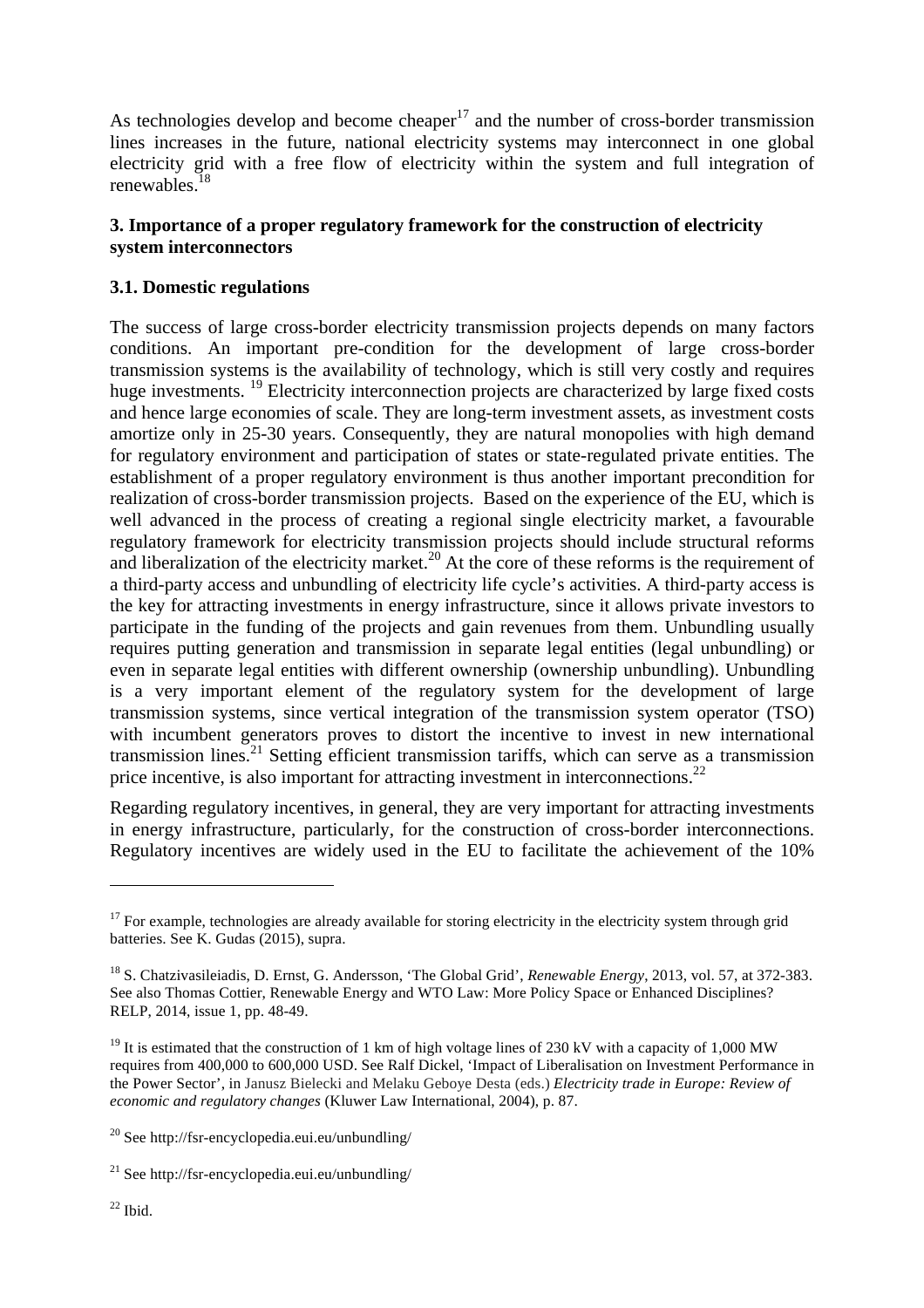target for internal electricity market interconnection.<sup>23</sup> The EU uses various policy tools to enable necessary investments in in interconnection. Part of regulatory incentives address issues of lengthy licensing procedures and provide exemptions from some EU internal market rules, including third party access.<sup>24</sup> Another category of regulatory incentives in the EU electricity transmission sector is related to access to the EU funding.<sup>25</sup> The EU legislation also requires national regulatory authorities to set tariffs for the use of energy infrastructure, which would take into account risks associated with the projects, such as the length of time for the investments to be recouped, bearing in mind appropriate depreciation times etc.<sup>26</sup>

# **3.2. Regional and international regulations**

The process of establishment of a global electricity network calls for the internalization of electricity market regulations and the revision and improvement of international legal instruments and institutions dealing with international investment and trade in the electricity sector.<sup>27</sup>Traditionally, the construction of electricity transmission lines has been in the hands of states and fallen within the scope of exclusively national law. One of the earliest attempts to internationalize this regulatory area was made in 1923 with the adoption of the Geneva Convention Relating to the Transmission in Transit of Electric Power (the 'Geneva Convention'). So far, it has been the only adopted multilateral agreement dealing specifically with the construction of cross-border electricity transmission links. Other international agreements covering energy issues, such as the Energy Charter Treaty, the WTO Agreement and the United Nations Convention on the Law of the Sea (UNCLOS), have only an indirect relevance to the development of transmission infrastructure.<sup>28</sup> In general, an international legal framework for investment and trade in the electricity sector is very fragmented and poorly designed to address the issues of construction of transmission networks.

The role of regional agreements concluded in the energy sector is also very important in the realization of cross-border transmission system projects. Regional legal frameworks and regional cooperation are instrumental for the establishment of power pools, the development of regional common markets and the integration of renewable energy sources.<sup>29</sup> Regional cooperation can be promoted through bilateral inter-state agreements in the electricity sector and broader bilateral and regional agreements on economic cooperation, investment and trade (regional trade agreements).

The major problem of the creation of an international legal regime for the construction of cross-border transmission lines is divergence of national norms regarding the organization and investment in the electricity sector. This particularly concerns granting third-party access to

<sup>&</sup>lt;sup>23</sup> See http://ec.europa.eu/priorities/energy-union/docs/interconnectors en.pdf.

 $24$  EU Regulation 714/2009.

<sup>&</sup>lt;sup>25</sup> EU Regulation 1316/2013 establishing the Connecting Europe Facility, OJ L 348, 20.12.2013.

 $^{26}$  EU Regulation 347/2013 on guidelines for trans-European energy infrastructure, 17.04.2013.

<sup>&</sup>lt;sup>27</sup> See e.g. Thomas Cottier, Renewable Energy and WTO Law: More Policy Space or Enhanced Disciplines? *RELP*, 2014, issue 1.

<sup>&</sup>lt;sup>28</sup> The Energy Charter Treaty parties have recently made efforts to adopt the Transit Protocol, which would also apply to the construction of electricity transmission lines but these efforts failed. See section below.

<sup>29</sup> *Climate Change 2014: Mitigation of Climate Change.* Working Group III Contribution to the Fifth Assessment Report of the Intergovernmental Panel on Climate Change, pp. 1115-1116.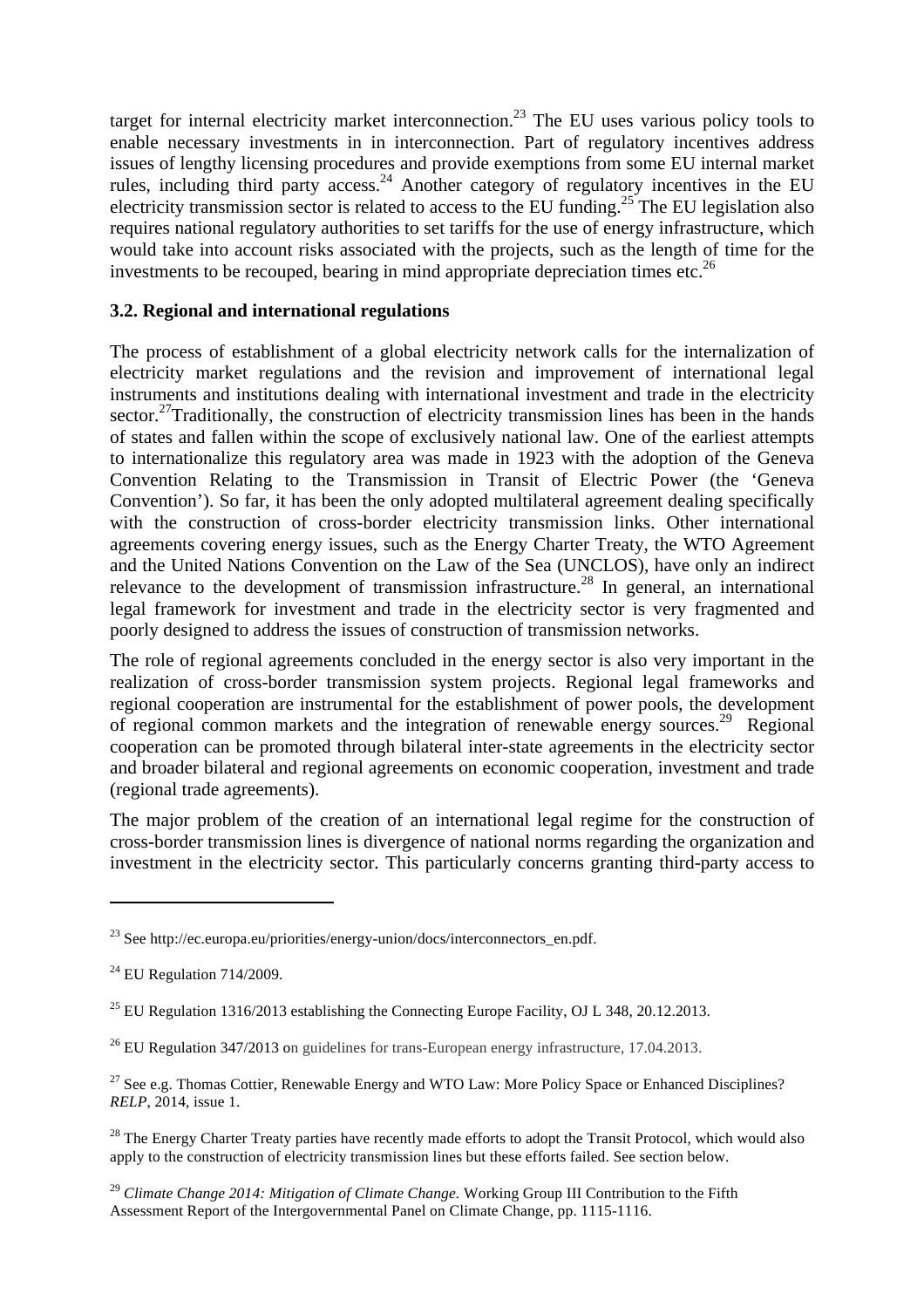transmission lines and providing open access rights for foreign suppliers to the national networks. There are also differences in technical and operational standards. Requirements of different national jurisdictions are often conflicting in nature both on substantive and procedural issues.<sup>30</sup> Traditionally, national investment regimes in the energy sector have constrained private investors from making investments in electricity system interconnection projects. Decisions about the construction of new transmission lines could only be taken by vertically-integrated state-owned electricity supply companies, which controlled all stages of electricity supply service – from generation to transmission and distribution of electricity. While the structure of the electricity market has undergone liberalization in many developed countries creating competition in the generation sector and providing third-party access to the transmission process,  $3^{\circ}$  the situation in many developing countries remains unchanged.  $32$ The construction and operation of transmission links remains a monopoly of the state run by public-owned electric utilities.

The expansion of electricity networks requires opening of the transmission sector for third party investments, regional coordination of transmission system operators (TSOs) and harmonization of certain areas of regulation among countries (common rules on market opening, network access, taxation of market players etc.). Moreover, they require stable regulatory environment for investment backed by inter-state bilateral, plurilateral and multilateral agreements.

### **4. Application of WTO and Energy Charter Treaty rules to cross-border interconnectors**

# **4.1. WTO rules**

<u> 1989 - Johann Stein, fransk politik (d. 1989)</u>

The rules of the World Trade Organization (WTO) apply to trade in electricity.<sup>33</sup> However, in practice their application to electricity trade is limited because of the physical constraints of electricity trade due to its dependency on the availability of electricity grids.<sup>34</sup> While focusing on the issues of non-discrimination of imports and able to tackle them, WTO rules are poorly designed to address the practice of export restrictions widespread in energy trade and the

 $30$  It should be noted that there is a certain degree of convergence of national laws applicable to the energy sector among countries. It is particularly true for the oil sector with its common customary rules comprising *Lex Petrolea*. Countries usually follow these rules in their treatment of oil industry operators as they want to decrease uncertainty for investors and create a favorable investment climate. See K. Talus 'Internationalisation of energy law', in K. Talus (eds.) *Research Handbook on International Energy Law* (Edward Elgar, 2014), pp. 9-12.

 $31$  For example, third parties are allowed to invest in the electricity transmission lines and become eligible for regulated revenues in the EU, Australia and some US states (e.g. Hawaii), subject to certain conditions, such as the obligation to integrate renewable energy into the power production or the contribution to energy security. See K. Gudas (2015), supra.

 $32$  African countries still restrict participation of third parties in the transmission networks.

<sup>&</sup>lt;sup>33</sup> K. Holzer et al., Promoting green electricity through differentiated electricity tax schemes, in T. Cottier and I. Espa (eds.) *International Trade in Electricity and the Greening Economy*. World Trade Forum (Cambridge University Press, forthcoming).

 $34$  There is a discussion in the literature about the status of electricity as a good and as a service. While electricity is listed in the goods' schedules of concessions of WTO members and has already been treated as such in a WTO dispute (Canada-Renewable Energy), electricity is not like a conventional good because it cannot be stored. WTO law experts are therefore inclined to view electricity as a process, where electricity in generation should be treated as a good, while electricity in transmission should be treated as a service. See e.g. Robert Howse (2009).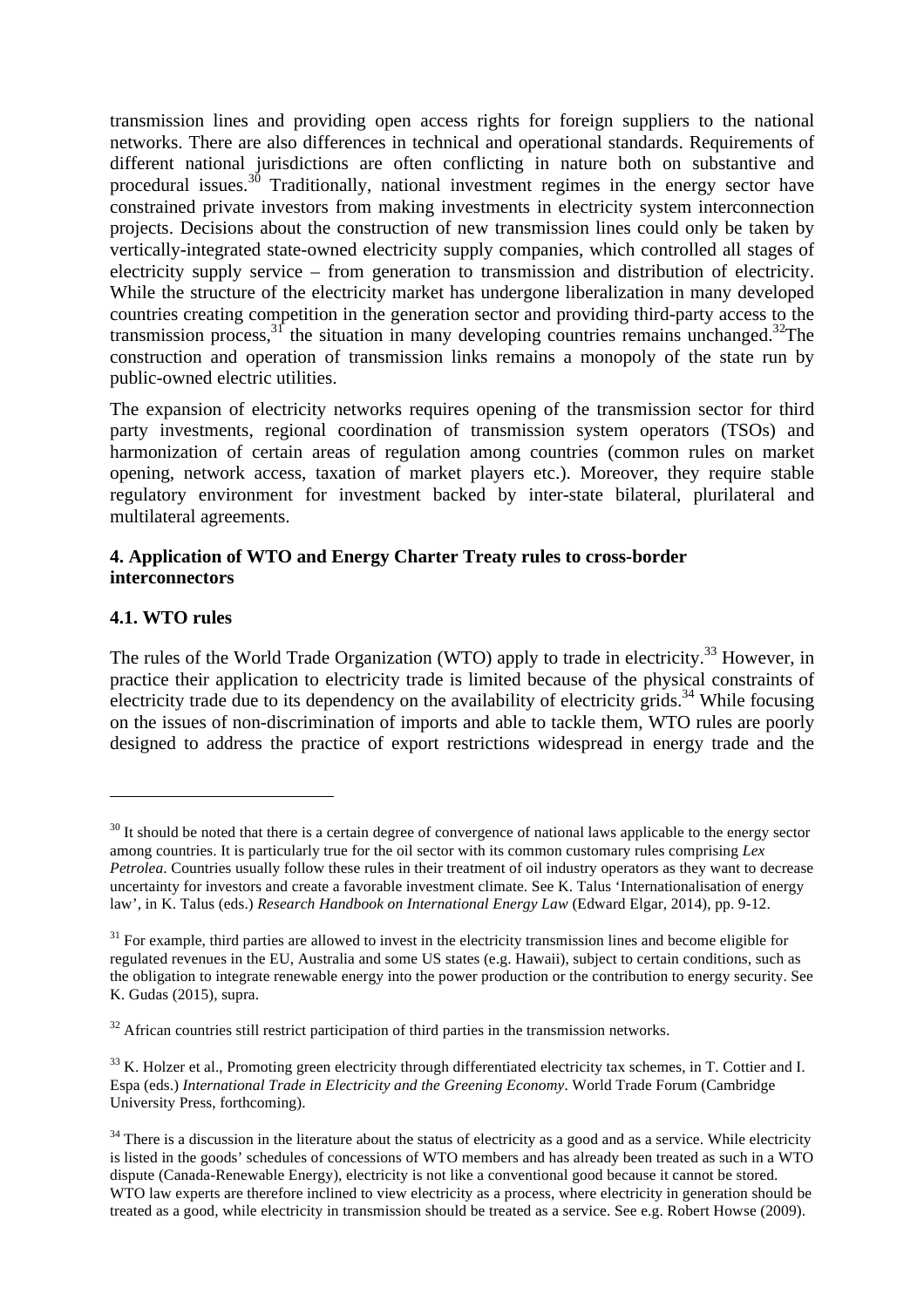challenges of development of energy infrastructure associated with the need of investment attraction and investment protection.

The WTO provision, which is most relevant for electricity transmission, is freedom of transit contained in Article V of the WTO's General Agreement on Tariffs and Trade (GATT).<sup>35</sup> GATT Article V obliges WTO members to provide freedom of transit 'via the routes most convenient for international transit<sup>'.36</sup> This article also regulates the imposition of charges for transportation of goods in transit and fees associated with provided services. Transit charges must be 'reasonable'<sup>37</sup> and origin-neutral.<sup>38</sup>

While the issue of transit of energy products has never been the subject of WTO disputes, there seems to be consensus among WTO experts that Article V provisions also apply to transit of energy via fixed infrastructure, including electricity transmission lines.<sup>39</sup> However, the application of these transit provisions to electricity transit raises many questions. A question, for example, has been raised whether the freedom of transit obligation applies not only to governments of WTO members but also to private entities when the energy transit infrastructure is in private ownership.<sup>40</sup> This question resembles the question, which can be asked in relation to standards, which amount to technical barriers to trade (TBT). The question is whether a government can be deemed responsible for discriminatory standards set by private entities, e.g. supermarkets. While there is no case law, which can give an answer to this question, we consider it likely that government could be found liable for WTOinconsistent acts of private entities, particularly in the area of transit infrastructure, which is highly regulated and controlled by governments.

Even of greater relevance for the development of electricity interconnectors is the question of whether the GATT Article V transit obligation implies not merely an obligation to ensure freedom of transit through existing energy transport infrastructure in a transit country but also an obligation to ensure the availability (including construction) of such an infrastructure or, at

<sup>37</sup> GATT Art. V:4.

 

 $38$  GATT Art. V:5.

 $35$  GATT Art. V:2 reads: "There shall be freedom of transit through the territory of each contracting party, via the routes most convenient for international transit, for traffic in transit to or from the territory of other contracting parties. No distinction shall be made which is based on the flag of vessels, the place of origin, departure, entry, exit or destination, or on any circumstances relating to the ownership of goods, of vessels or of other means of transport.

<sup>36</sup> In *Colombia - Ports of Entry*, the only WTO dispute so far that dealt with GATT Art. V interpretation, it was explained that 'a Member is not required to guarantee transport on necessarily any or all routes in its territory, but only on the ones ''most convenient'' for transport through its territory'. See WTO Panel Report, Colombia – Indicative Prices and Restrictions on Ports of Entry (Colombia – Ports of Entry), WT/DS366/R, 20 May 2009, para 7.401.

 $39$  See e.g. Yanovich Alan, 'WTO Rules and the Energy Sector, in Y. Selivanova, Regulation of Energy' in Y. Selivanova (ed.), *Regulation of Energy in International Trade Law: WTO, NAFTA and Energy Charter* (Kluwer Law International BV, 2011), pp. 26-27; M. Cossy, 'Energy Transport and Transit in the WTO', in J. Pauwelyn (ed.), Global Challenges at the Intersection of Trade, Energy and the Environment (Geneva: The Graduate Institute, 2010), p. 115. It should also be noted that Ukraine has undertaken freedom of transit obligation, also with respect to energy, in its WTO accession protocol.

 $40$  It is because the WTO Agreement puts obligations and creates a liability only on the part of its contracting parties, which are governments. See M. Cossy, 'Energy Transport and Transit in the WTO', in J. Pauwelyn (ed.), *Global Challenges at the Intersection of Trade, Energy and the Environment* (Geneva: The Graduate Institute, 2010), p. 115.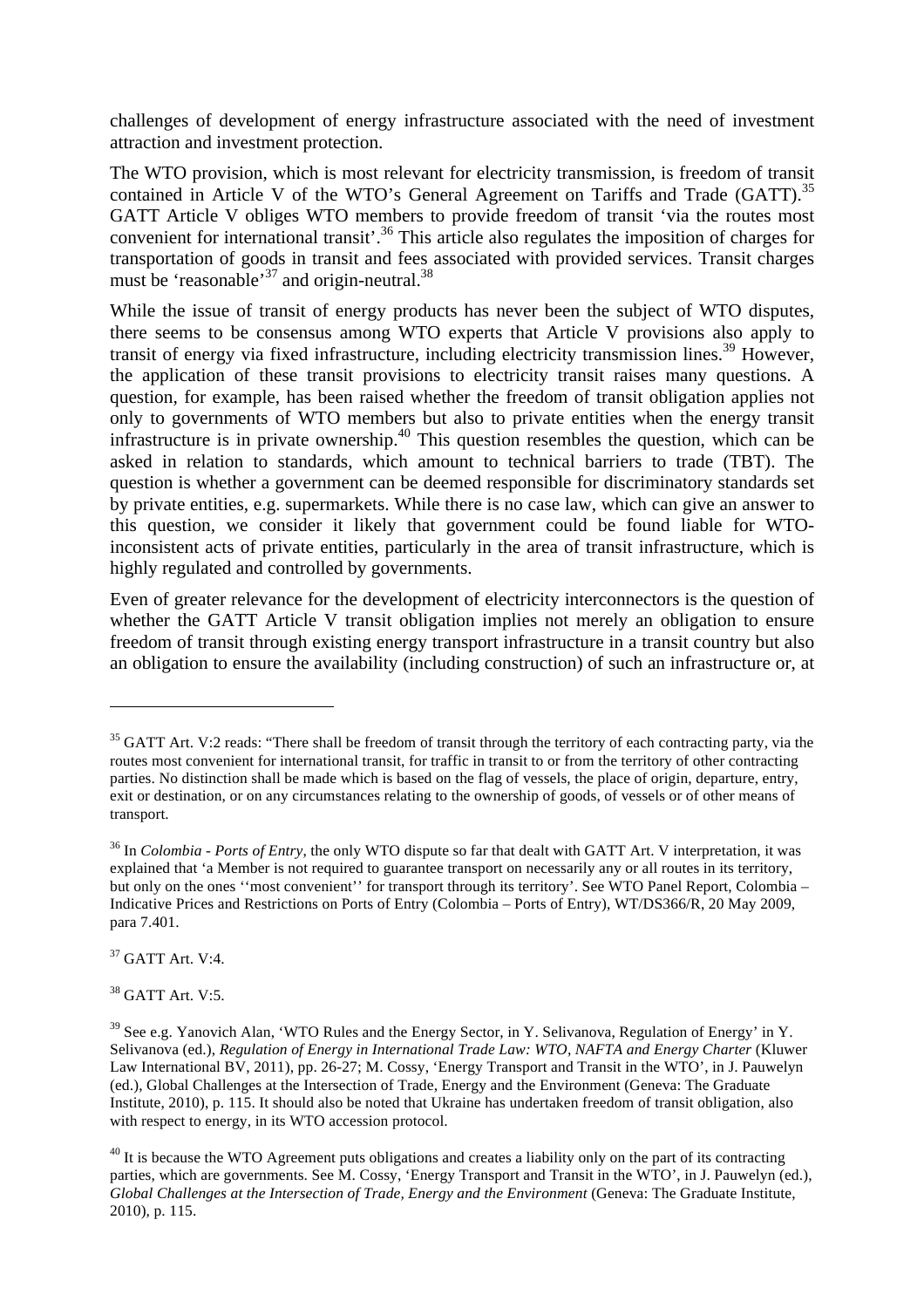least, an obligation to be cooperative (e.g. by giving a permission) in creating such an infrastructure, which is necessary for transit of energy goods. This remains an open question.

On the one hand, it could be suggested that states dependent on transit in their economic survival and development can claim this right.<sup>41</sup> In this context, attempts have been made by WTO law commentators to examine ways for systemic interpretation of the GATT transit obligations, based on principles of general international law, so that to secure access to energy infrastructure, including construction of fixed networks.<sup>42</sup> Vitaliy Pogoretskyy, for example, argues that the broad language of GATT Art. V:2 'allows transcending GATT's interpretation to general international law, outside the WTO legal system.'<sup>43</sup> Accordingly, the principles of effective right and economic cooperation can have an indirect bearing on thirdparty access and capacity establishment so that the lack of adequate energy transit facilities does not exempt a transit State from its obligation to operationalize the principle of freedom of transit in GATT Article V:2. This means that WTO members have to engage in meaningful cooperation with a view to giving effect to freedom of transit.<sup>44</sup> At the same time, such a broad interpretation of Article V:2 would require political will among WTO members, which is very unlikely.<sup>45</sup>

On the other hand, it is difficult to argue that GATT Article V creates a positive obligation for WTO members to ensure necessary infrastructure for transit of foreign goods. It would be a too far-reaching conclusion in light of the generally accepted principle of sovereignty of states. Based on the state sovereignty, building transit infrastructure on territories of sovereign states is at absolute discretion of states, which is a predominant view in the literature.<sup>46</sup> In fact, there is no right to freedom of transit under customary international law. This is a right solely established by bilateral agreements between states.<sup>47</sup>

That said, it is unlikely that, based on customary international law, freedom of transit can be interpreted as far as creating an obligation of states to provide their territories for the construction of energy transportation infrastructure or to give allowance for investments in such an infrastructure. In sum, GATT Article V does not regulate the establishment of capacity for energy transportation and thus plays no role in the promotion of cross-border electricity networks.

Provisions of the WTO Agreement related to subsidies (the Agreement on Subsidies and Countervailing Measures), services (the General Agreement on Trade in Services), investment measures (the Agreement on Trade-related Investment Measures) and government

<sup>43</sup> Ibid., p. 351.

 

 $44$  Ibid.

 $45$  Ibid.

<sup>46</sup> See e.g. Lothar Ehring and Yulia Selivanova, 'Energy Transit', in in Y. Selivanova (ed.), Regulation of Energy in International Trade Law: WTO, NAFTA and Energy Charter (Kluwer Law International BV, 2011), p. 81, concluding that that 'the issue of construction of new transit capacity is not tackled by the GATT 1994'.

 $47$  Ibid., pp. 51-52.

<sup>&</sup>lt;sup>41</sup> Lothar Ehring and Yulia Selivanova, 'Energy Transit', in in Y. Selivanova (ed.), Regulation of Energy in International Trade Law: WTO, NAFTA and Energy Charter (Kluwer Law International BV, 2011), p. 81, concluding that that 'the issue of construction of new transit capacity is not tackled by the GATT 1994'.

 $42$  See, e.g., Vitaliy Pogoretskyy (2013), 'Freedom of transit and the principles of effective right and economic cooperation: Can systemic interpretation of GATT Article V promote energy security and the development of an international gas market? *JIEL*, 16 (2), pp. 313-352.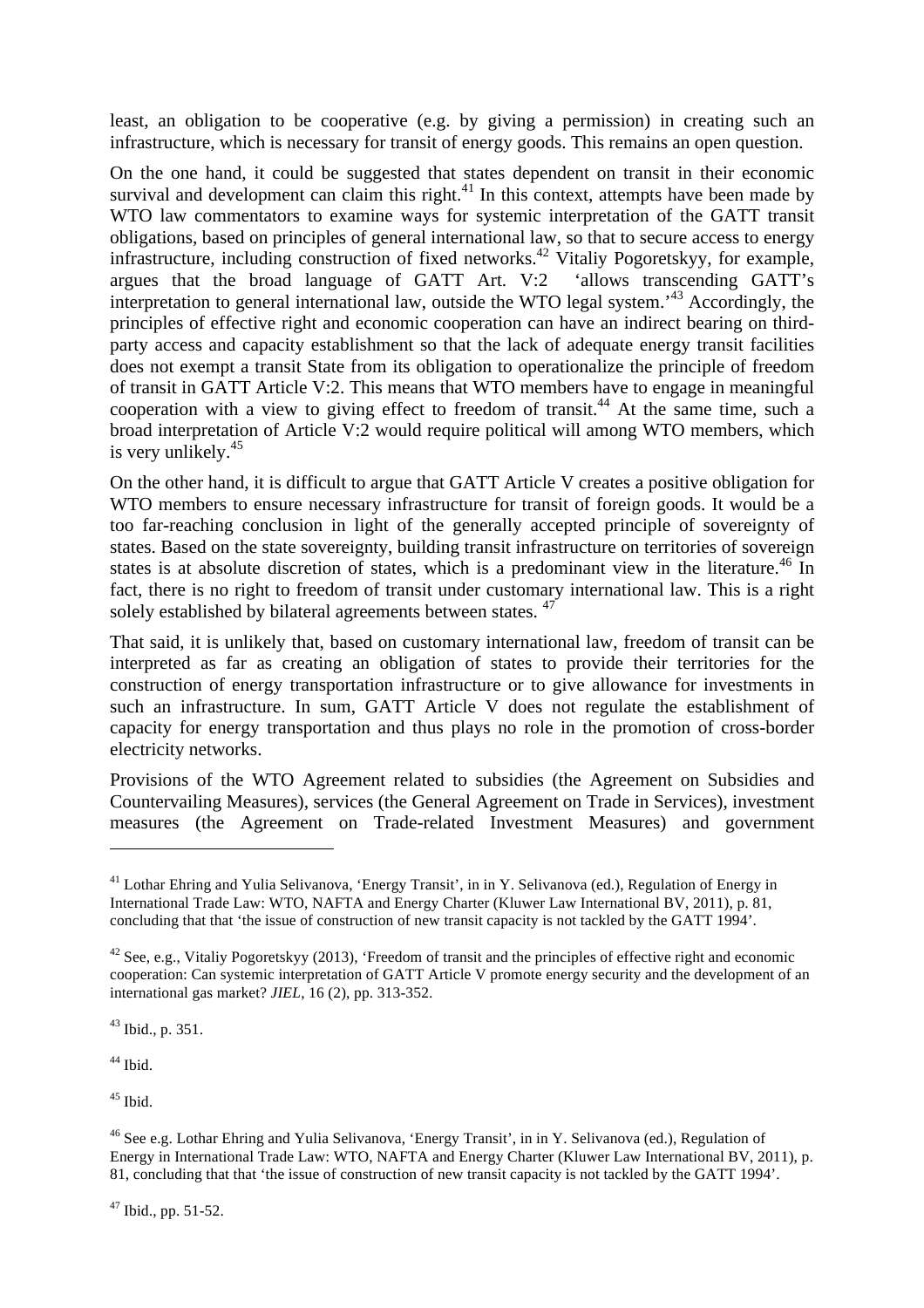procurement (the Agreement on Government Procurement) have similarly little relevance for the development of cross-border electricity transmission systems. They define policy space, which is available for governments to regulate, support and participate in the construction of transmission lines.<sup>48</sup> However, they do not create rights for third parties to establish electricity system interconnectors and thus they cannot support the development of cross-border electricity networks.

# **4.2. Rules of the Energy Charter Treaty**

The Energy Charter Treaty is an international agreement, which promotes cross-border cooperation in energy and sets forth a legal regime for cross-border energy trade and investment. The ECT has so far been the only legally binding treaty specific to energy. Generally based on WTO rules, the ECT goes beyond these rules, especially in the issues of energy transit. What makes the ECT particularly relevant in the context of the construction of new electricity transmission lines is an obligation (albeit surmountable) of its contracting parties not to place obstacles for the construction of missing energy transit capacities, as well as its regime of investment protection in the energy sector enforceable by its own dispute settlement.

Rules on transit are fixed in Article 7 of ECT that explicitly applies to transport facilities, the definition of which includes high-voltage electricity transmission grids and lines (Art. 7.5). ECT Article 7 contains generally all the freedom of transit and non-discrimination rules for transit found in GATT Article V. It particularly requires ECT parties to take 'necessary measures' to facilitate the transit of energy. Paragraph 2 further stipulates that ECT contracting parties 'shall encourage relevant entities to co-operate in … (b) the development and operation of Energy Transport Facilities serving the Areas of more than one Contracting Party; (d) facilitating the interconnection of Energy Transport Facilities'. Paragraph 4 additionally requires that '(i)n the event that Transit of Energy Materials and Products cannot be achieved on commercial terms by means of Energy Transport Facilities the Contracting Parties shall not place obstacles in the way of new capacity being established', except when the establishment of new capacities does not comply with environmental, safety, technical or other applicable requirements.

The ECT formulation of the freedom of transit makes this right more effective, allowing for the interpretation that governments will have little excuse not to authorize and support the construction of new energy transport facilities if investors are willing to pay for the construction and if, as provided in paragraph 5(a) of Article 7, this construction does not endanger the security or efficiency of transit country's energy systems.<sup>49</sup> The problem with making the freedom of transit obligation under the ECT a fully effective right lies in the relative discretion of the state to decide when the construction of transit facilities could present the risk for its security or efficiency of its energy system.<sup>50</sup> Moreover, according to paragraph 9 of Article 7, ECT contracting parties may have discretion regarding the type of

 

<sup>&</sup>lt;sup>48</sup> For instance, WTO subsidy rules impose constraints for government support measures in the form of direct funding or tax exemptions if they cause adverse effects for foreign competing industries or linked to current or future exports. See ASCM Art. 1-3, 6. However, in many cases these constraints for government support can be circumvented, so long as electricity networks fall within the meaning of 'general infrastructure'. See *EC – Large Civil Aircraft,* AB report.

<sup>49</sup> Lothar Ehring and Yulia Selivanova, 'Energy Transit', in Y. Selivanova (ed.), Regulation of Energy in International Trade Law: WTO, NAFTA and Energy Charter (Kluwer Law International BV, 2011), pp. 84-86.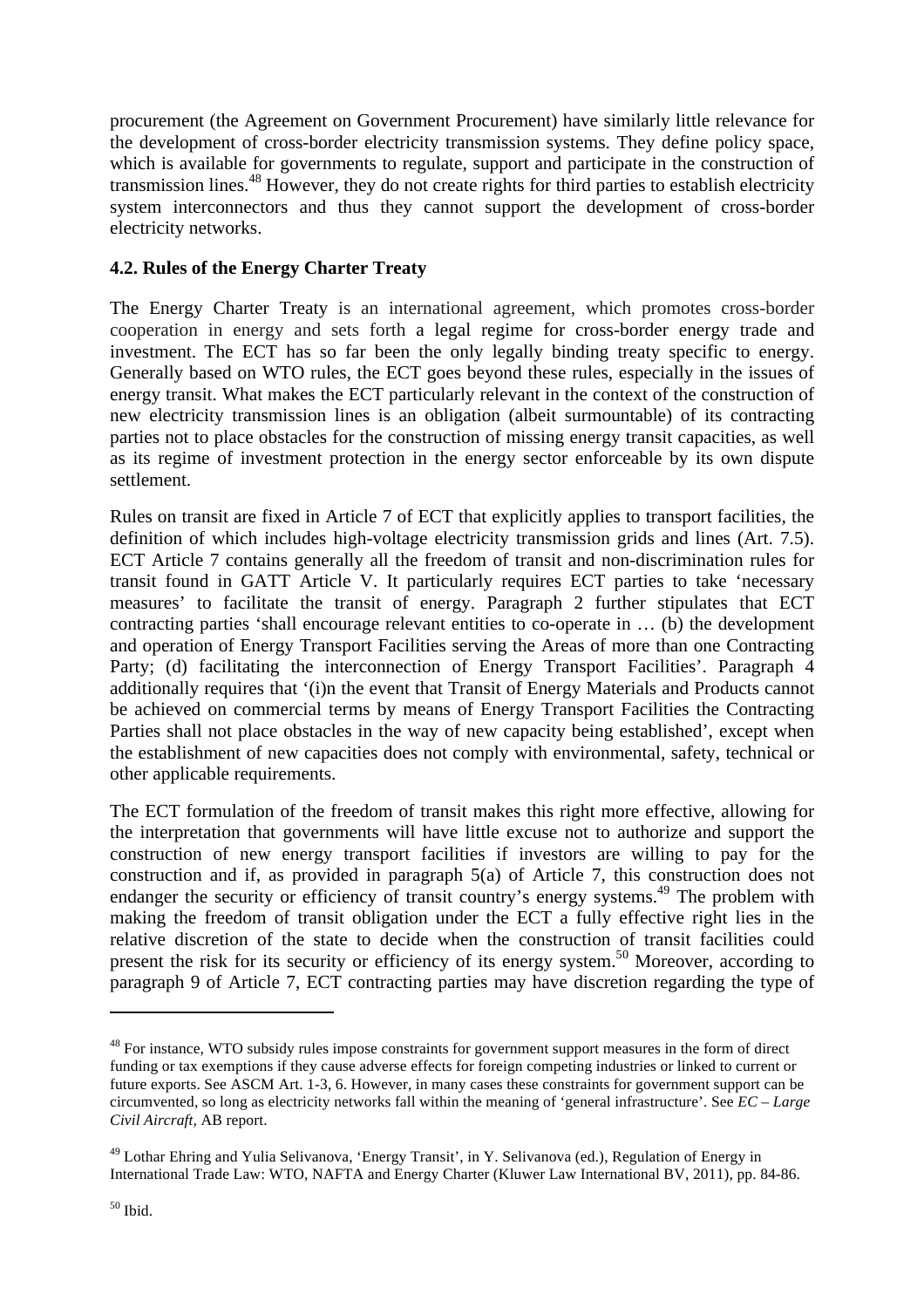energy transport facilities they want to allow for the construction in their territory. In any case, the choice of transit facilities for construction and the treatment of transit itself (including transit fees) must be non-discriminatory with respect to the ownership, origin and destination of energy products in transit. It should also be mentioned that paragraph 7 of Article 7 provides for conciliation of disputes arising out of transit.<sup>51</sup> It is however limited to disputes over already launched transit and does not cover cases of refusal of granting transit.

More specific rules applicable to transit could have been provided by the Energy Transit Protocol - a treaty, which was negotiated among ECT parties but which has difficulties with being adopted.<sup>52</sup> It would introduce the rules, which would 'facilitate the construction, expansion, extension, reconstruction, and operation of Energy Transport Facilities used for Transit'.<sup>53</sup> The draft Energy Transit Protocol contains an obligation of a contracting party to ensure a transparent and non-discriminatory procedure for the authorization of the construction of energy transport facilities. <sup>54</sup>Had it been adopted, this agreement would have provided a more effective and practical system of rights and obligations of states and private investors with respect to the establishment of new energy transit facilities, including electricity transmission lines. Currently, these rights and obligations remain intentions.

Energy law experts recognize the importance of the Energy Charter Treaty in attracting investment in the energy sector.<sup>55</sup> The scope of investment protection under the ECT is quite broad. It includes both direct and portfolio investment associated with a wide range of economic activities in the energy sector, such as the energy exploration, extraction, refining, production, transmission, distribution, trade etc.<sup>56</sup> However, ECT parties have no legally binding commitments regarding the non-discriminatory treatment of investments at the preinvestment stage, i.e. the stage when investments have to get authorization.<sup>57</sup> The legally binding non-discrimination commitments were undertaken by ECT contracting parties only

 

<sup>55</sup> See e.g. E. Sussman 'The Energy Charter Treaty's Investor Protection Provisions: Potential to Foster Solutions to Global Warming and Promote Sustainable Development, *OGEL*, 2008, 6(3), p. 2.

 $56$  See ECT Art. 1(5) and (6).

 $<sup>51</sup>$  The state-to-state conciliation procedure on transit under Art. 7 can arguably be conducted in parallel to the</sup> investor-state dispute settlement procedure under Art. 26, as discussed below. On energy trade matters, the ECT state-to-state dispute settlement procedures are available only if at least one of the parties to a dispute is a non-WTO member. If all parties to a dispute are WTO members, to resolve their dispute over trade issues they have to go to the WTO dispute settlement. Compared to the WTO dispute settlement procedures, dispute resolution under the ECT is exposed to a greater political influence, as ECT panel reports must be adopted by three-fourth of voting ECT parties at a charter conference and at least a simple majority of ECT parties must support the panel's decision. It does not foresee an appeal stage either. See Y. Selivanova, 'The Energy Charter and the International Energy Governance', in Y. Selivanova (ed.), Regulation of Energy in International Trade Law: WTO, NAFTA and Energy Charter (Kluwer Law International BV, 2011), p. 379.

 $52$  Negotiations ended in 2011 without signing.

<sup>53</sup> Art. 2 of draft Energy Transit Protocol.

<sup>54</sup> Also, various safeguards are foreseen to prevent the interruption of transit.

 $57$  This stage of investment was meant to be covered by a follow-up Supplementary Treaty. See Y. Selivanova, 'The Energy Charter and the International Energy Governance', in Y. Selivanova (ed.), Regulation of Energy in International Trade Law: WTO, NAFTA and Energy Charter (Kluwer Law International BV, 2011), p. 383. It should be noted that the ECT proclaims the principle of sovereignty over natural resources and thus its parties are free to choose the structure and ownership of their energy sector, including whether to provide access to foreign investors or not.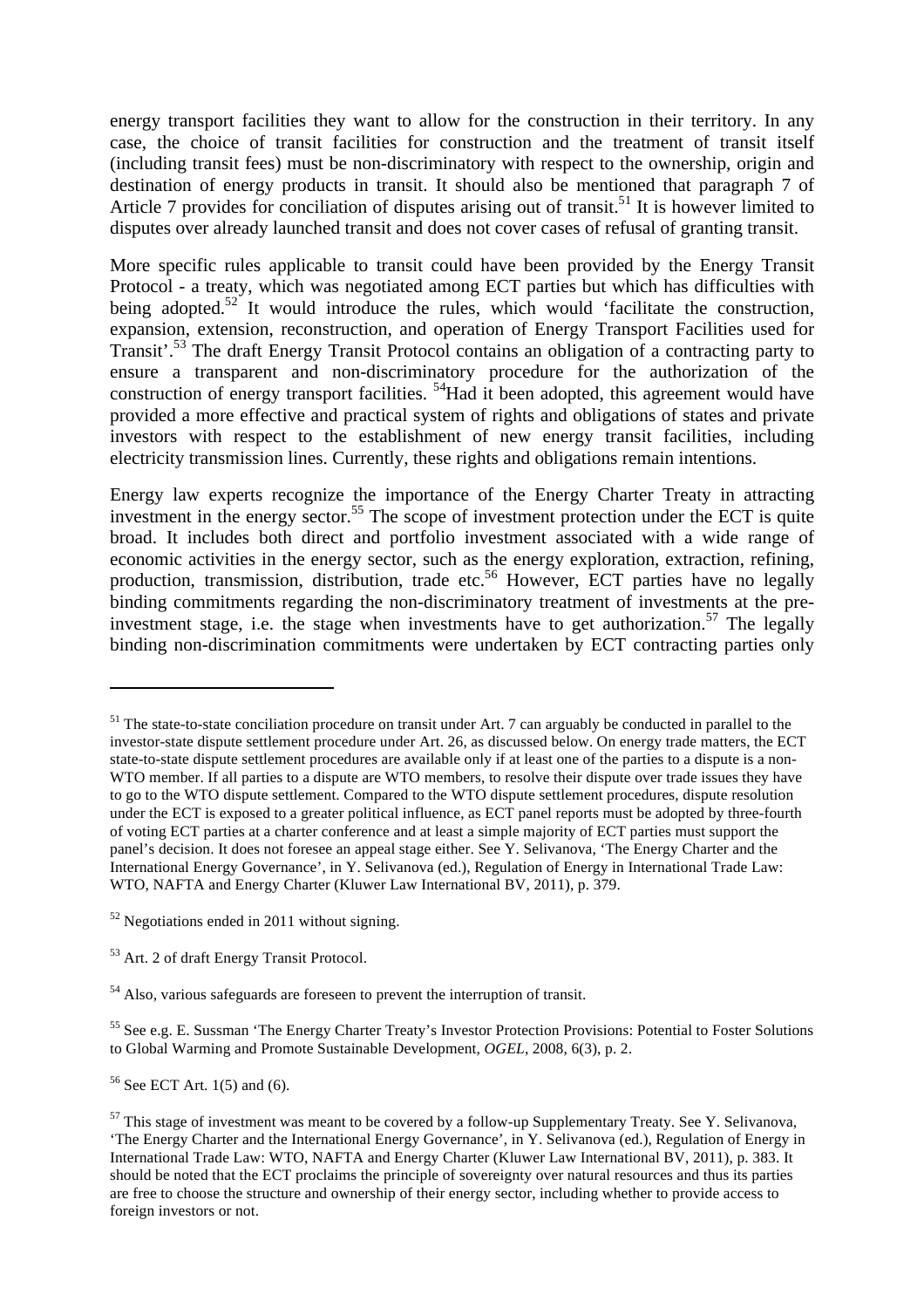for already established investments (the post-investment stage).<sup>58</sup> This commitment extends also to state-owned enterprises. Under Part III of the ECT, the contracting parties undertook investment protection commitments that include a commitment to accord to investments of investors of other ECT parties fair and equitable treatment and the treatment no less favorable than that required by international law, including treaty obligations (Art. 10). ECT parties are also obliged not to impair investors in their management, maintenance, use enjoyment and disposal by imposing unreasonable or discriminatory measures (Art. 10). The ECT forbids expropriation (or its equivalence), unless it is in the public interest, not discriminatory, carried out under due process of law or accompanied by the payment of prompt, adequate and effective compensation (Art. 13). The ECT parties are also obliged to guarantee the free transfer on investment funds (Art. 14).

The crown of the ECT investment protection regime is its investor-state dispute settlement, provided under Article 26. An investor in transit facilities can initiate the dispute settlement procedure.59 This involves cases of nationalization or expropriation of transit facilities and impairment of investment management, maintenance, use, enjoyment and disposal by unreasonable or discriminatory measures. Investors can bring complaints to the domestic courts of the host state, to any previously agreed dispute settlement procedures (including those under bilateral investment treaties) or to international arbitration (the ICSID, under the UNCITRAL arbitration rules and the Arbitration Institute of the Stockholm Chamber of Commerce).<sup>60</sup>

Finally, under the newly adopted declaration called the International Energy Charter (IEC), countries from five continents agreed to facilitate the realization of infrastructural projects aiming to provide global and regional energy security.<sup>61</sup>IEC fell short, however, to establish investment mechanisms and provide guidance and rules for the construction of cross-border interconnectors. Despite these shortcomings and the fact that the IEC is non-binding, the IEC has made an important step forward to an international energy agreement on a wide range of energy issues including the development and liberalisation of international trade in energy, the development of efficient energy markets, the promotion and protection of energy investments, access to and development of energy sources, nuclear safety, energy efficiency and environmental protection.

# **5. The role of regional and bilateral agreements**

The development of cross-border interconnectors depends on the energy cooperation between neighboring countries. Bilateral and plurilateral cooperation is especially important in the absence of an international energy agreement dealing with the challenges of development of cross-border interconnectors. The gap in international rules and mechanisms can be filled by provisions of regional inter-state energy-specific or trade and investment agreements (regional trade agreements, RTAs).

 

<sup>61</sup> IEC was signed in June 2015 by over 65 countries. See http://www.energycharter.org/process/internationalenergy-charter-2015/

<sup>58</sup> ECT Art. 10.

<sup>59</sup> Lothar Ehring and Yulia Selivanova, 'Energy Transit', in Y. Selivanova (ed.), Regulation of Energy in International Trade Law: WTO, NAFTA and Energy Charter (Kluwer Law International BV, 2011), p. 95.

 $^{60}$  ECT Art. 26(2). It should be noted that 37% of all complaints brought under the ICSID Convention from 1972 till 2012 were related to energy. See K. Talus 'Internationalisation of energy law', in K. Talus (eds.) *Research Handbook on International Energy Law* (Edward Elgar, 2014).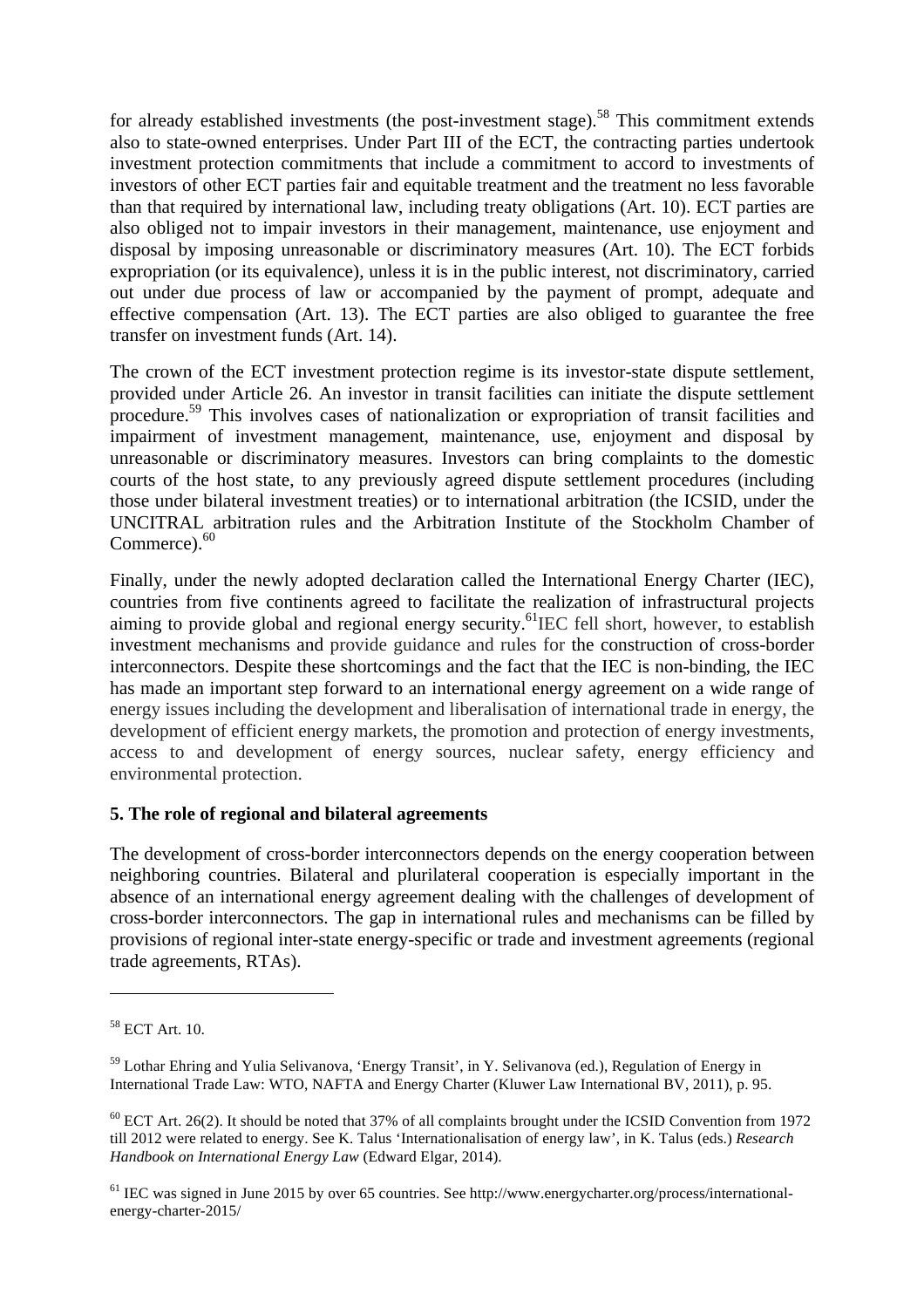#### **5.1. US and EU energy cooperation with third countries under RTAs**

One of the first RTAs to deal with trade-related issues of energy with a dispute settlementbased enforcement mechanism was the North American Free Trade Agreement (NAFTA), a free trade agreement (FTA) concluded between the US, Canada and Mexico. NAFTA contains a separate chapter on energy with provisions that go beyond WTO rules (WTOplus).<sup>62</sup> For instance, besides the prohibition of quantitative restrictions, they prohibit the use of export duties, as well as dual pricing practice that benefit domestic consumers. Moreover, the use of exceptions foreseen for legitimate public policy objectives cannot result in a complete interruption of energy exports from one party to another party.<sup>63</sup> Yet, NAFTA provisions on energy do not cover issues of the development of cross-border electricity network and access to energy infrastructure. In this respect, similar to the Energy Charter Treaty, which acknowledges state sovereignty over energy resources, NAFTA Article 601 confirms full respect for the Constitutions of the parties, which automatically sets limits to the regulatory leverage of the FTA with respect to energy trade and investment in general and the establishment of energy infrastructure in particular.<sup>64</sup>

An energy chapter is also envisaged in the Transatlantic Trade and Investment Partnership (TTIP), an FTA, which is currently under negotiation between the EU and the US. $^{65}$  Energy negotiations under TTIP are motivated by the lack of international disciplines on trade in energy and raw materials and the challenges that the EU is currently facing in terms of energy security due to the recent geopolitical developments.<sup>66</sup>The conclusion of an FTA between the EU and the US is expected to result in liberalization of the US energy export regime lifting export restrictions for oil and gas and launching supplies of the US liquefied shale gas to Europe.<sup>67</sup> The EU has also proposed to negotiate rules on transit of electricity through transmission networks, including third-party access and regulatory control of an independent regulator.<sup>68</sup>

TTIP is also aimed to facilitate cooperation in the area of renewable energy, which would support the implementation of relevant projects. $69$  This can be of direct relevance for the

<u> 1989 - Johann Stein, fransk politik (d. 1989)</u>

64. See Energy Charter Treaty Art. 18 and NAFTA Art. 601, respectively.

65. Initial EU Position Paper on Raw Materials and Energy, July 2013, http://trade.ec.europa.eu/doclib/docs/2013/july/tradoc\_151624.pdf. On the potential of TTIP to address challenges of low-carbon development, see K. Holzer and T. Cottier, 2015: Addressing Climate Change under Preferential Trade Agreements: Towards Alignment of Carbon Standards under the Transatlantic Trade and Investment Partnership. *Global Environmental Change*, special issue, http://www.sciencedirect.com/science/article/pii/S0959378015000850.

<sup>66</sup> I. Espa and K. Holzer, 2015: Negotiating an energy deal under TTIP: Drivers and impediments to US shale exports to Europe. *Denver Journal of International Law and Policy*, 43(4).

<sup>67</sup> Ibid. See also Zach Carter & Kate Sheppard, *Read The Secret Trade Memo Calling For More Fracking And Offshore Drilling*, HUFFINGTON POST (May 19, 2014), http://www.huffingtonpost.com/2014/05/19/tradefracking\_n\_5340420.html.

<sup>68</sup> Initial EU Position Paper on Raw Materials and Energy, July 2013, http://trade.ec.europa.eu/doclib/docs/2013/july/tradoc\_151624.pdf.

<sup>62.</sup> NAFTA Chapter 6 on "Energy and Basic Petrochemicals." Dec. 17, 1992, 32 I.L.M. 289 (1993), https://www.nafta-sec-alena.org/Home/Legal-Texts/North-American-Free-Trade-Agreement.

<sup>63.</sup> Ibid., Art. 605.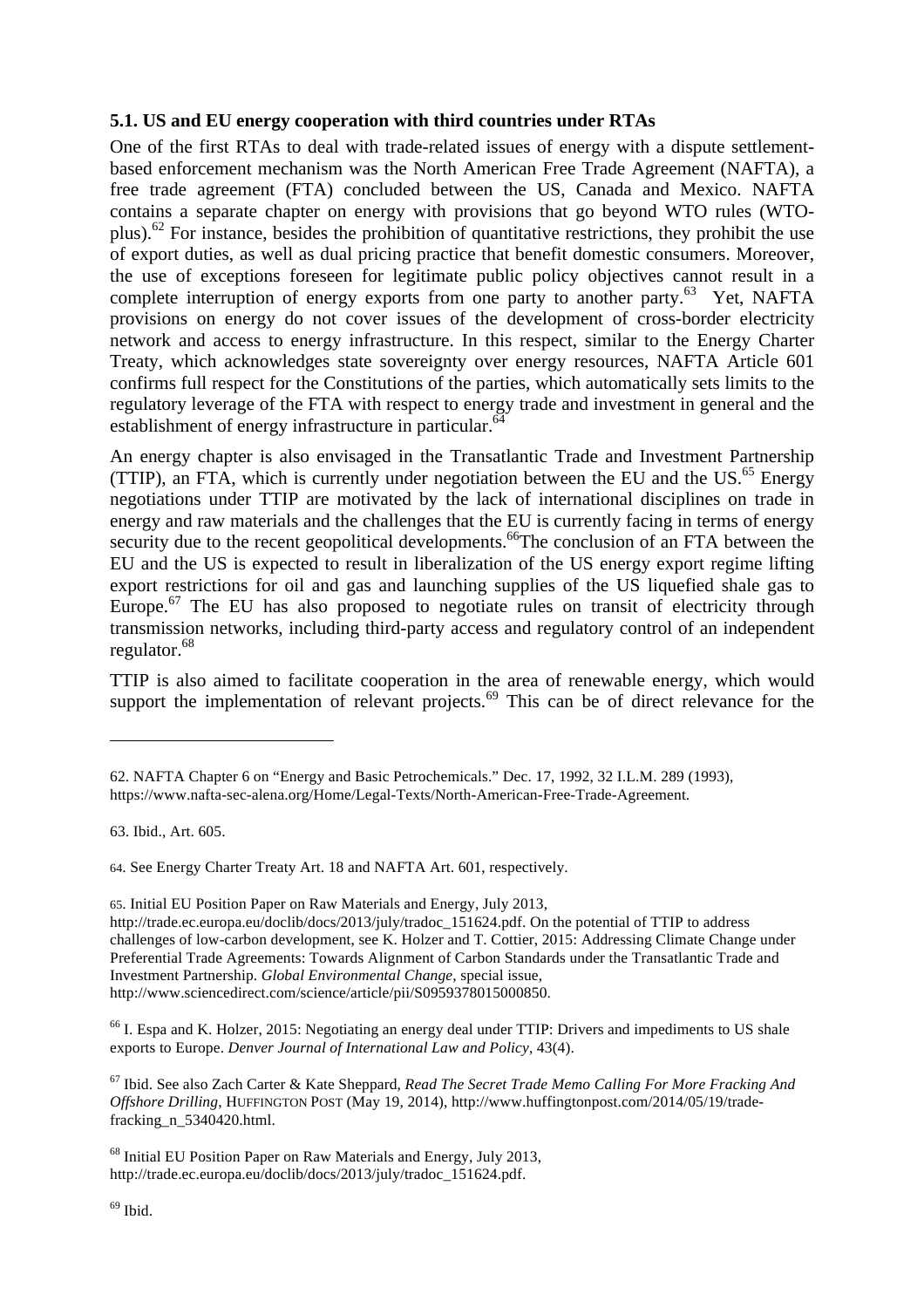development of cross-border interconnectors, whose primary objective is the integration of renewable energy sources. It should be mentioned that cooperation on the development of energy networks and interconnectors is foreseen under many EU FTAs, whose parties agree to support modernization and establishment of new electricity transmissions lines and their interconnection with the EU electricity system. $\frac{70}{2}$ 

# **5.2. Potential of regional cooperation of Sub-Saharan African countries on the development of cross-border electricity interconnectors**

Driven by the need to enhance electrification, ensure stability of functioning of national electricity systems and take advantage of excess energy available abroad, a number of power pools have been established on the African continent in the last decades. In the Sub-Saharan region, they include the Southern African Power Pool (SAPP), the West African Power Pool (WAPP), the East African Power Pool (EAPP) and the Central African Power Pool (CAPP).<sup>71</sup> The establishment of the  $SAPP^{72}$  and the  $EAPP^{73}$ , which coordinate electric utility companies of their member states, was particularly aimed to facilitate cross-border flows (trade) of electricity in Southern and Eastern Africa and contribute to the integration of renewable energy sources in the region.<sup>74</sup>These regional initiatives in the energy sector are backed by RTAs, previously concluded among countries of the region. Member States of the South African Development Community (SADC) adopted a regional energy integration policy, an integral part of which is the implementation of regional electricity transmission projects for electricity trade within the region.<sup>75</sup> Tanzania, for instance, aims to purchase 200 MW of electricity through the Zambia-Tanzania-Kenya (ZTK) power interconnector project, where Zambia's national grid is already interconnected in SAPP. The ZTK project involves the construction of a 1600 km electricity transmission line, which will connect the three countries.76Another interconnector is planned between Ethiopia, Kenya and Tanzania within the EAPP.

The implementation of such cross-border electricity interconnector projects requires firm commitments of governments of involved states, financial support of international donors (the

<sup>76</sup> Ibid., pp. 36-37.

 $70$  See e.g. Art. 57 of the EC-Tunisia Economic Partnership Agreement (EPA). Similar provisions are contained in the EC-Israel FTA, which have been materialized in a large project on the construction of an electricity interconnector between Greece and Israel connecting the Mediterranean islands of Cyprus and Crete. Similarly, the EU EPAs with Balkan states, such as Albania, Macedonia, Montenegro and Serbia, as well as the EU association agreements with Moldova and Ukraine support the development of the European Energy Community aimed at the integration of electricity systems of non-EU European states with that of the EU, foreseeing the import of the EU energy policy into non-EU countries and the construction of interconnectors, where necessary. See https://www.energy-community.org/portal/page/portal/ENC\_HOME/ENERGY\_COMMUNITY.

<sup>71</sup> *Climate Change 2014: Mitigation of Climate Change.* Working Group III Contribution to the Fifth Assessment Report of the Intergovernmental Panel on Climate Change, p. 1116.

 $72$  SAPP was established in 2012. Its member states are Angola, Botswana, Lesotho, Democratic Republic of Congo, Mozambique, Malawi, South Africa, Swaziland, Zimbabwe, Zambia, Tanzania and Namibia.

<sup>73</sup> EAPP is comprised of Tanzania, Kenya, Uganda, Burundi, Rwanda, Ethiopia and South Sudan.

<sup>74</sup> *Climate Change 2014: Mitigation of Climate Change.* Working Group III Contribution to the Fifth Assessment Report of the Intergovernmental Panel on Climate Change, p. 1116.

<sup>75</sup> See *Tanzanian energy sector under the universal principles of the Energy Charter*. Energy Charter Treaty Secretariat, Brussels, July 2015, p. 36.